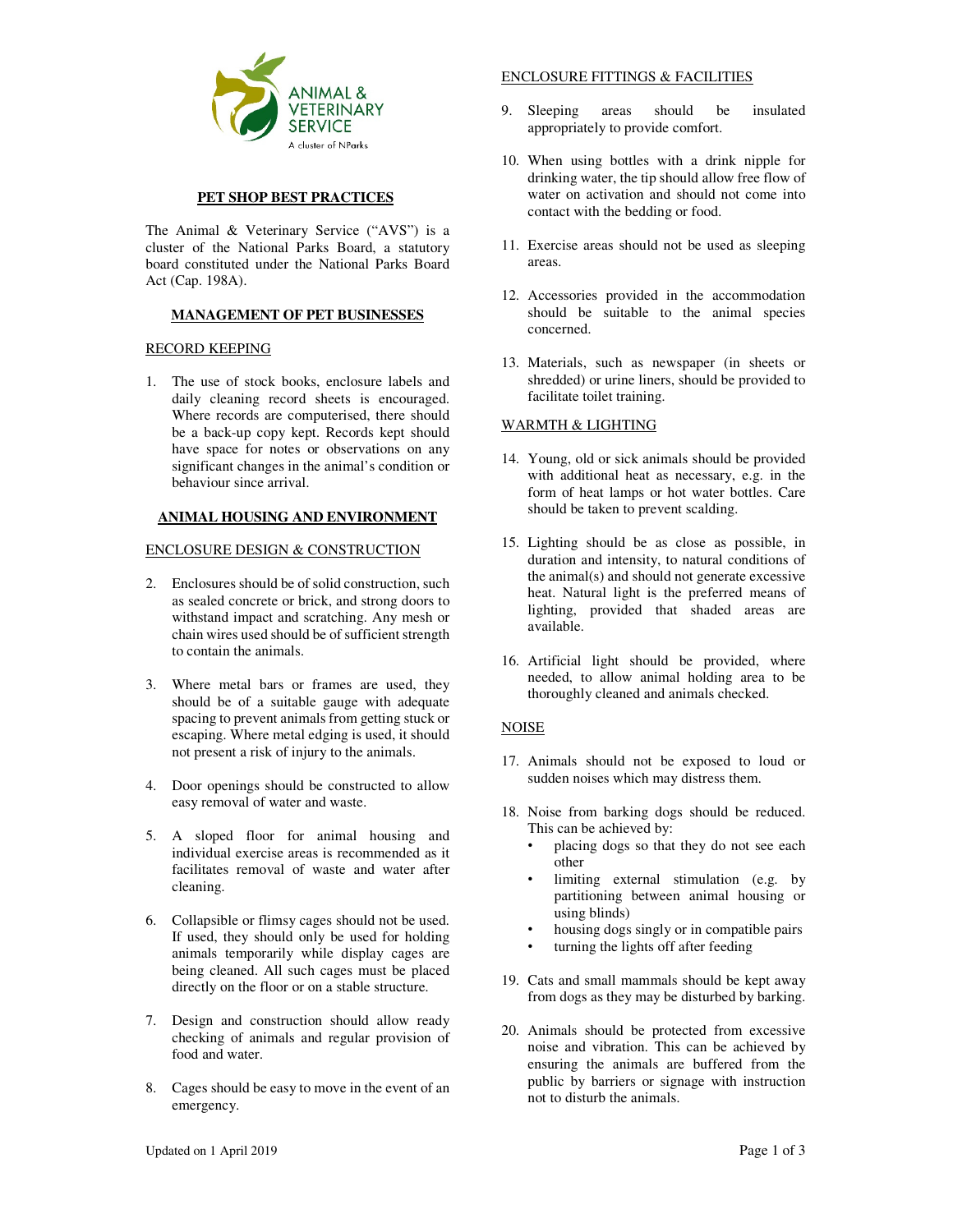## CLEANING

21. Hand-washing facilities or personal protective equipment(s) (such as disposable gloves) should be available for use when handling animals.

## WASTE DISPOSAL

22. All waste products, including faeces, bedding, food wastes and dead animals, should be disposed of in sealed plastic bags promptly and hygienically, and in accordance with all relevant regulatory requirements.

# **ANIMAL MANAGEMENT**

#### FOOD PREPARATION

- 23. Proper and hygienic facilities should be provided for the storage and preparation of food.
- 24. Food and water containers should be stable, non-chewable and non-toxic. The containers should be pest proof and easy to clean and disinfect. Disposable eating dishes may be used.
- 25. Food should be prepared in a separate kitchen area in a hygienic manner. It should be stored appropriately, i.e. dry foods should be stored in a rodent-free place, and fresh and cooked meats should be stored under refrigeration.
- 26. Sharing of food and water containers should be avoided. This is to prevent the spread of disease or aggression between animals.

#### **ANIMAL HEALTH CARE**

#### DISEASE PREVENTION

- 27. There should be adequate facilities, equipment and materials, such as disinfectants and disposable gowns, gloves and masks for handling isolation cases.
- 28. There should be isolation protocols for workers to follow, which should include hand washing, disinfection and proper disposal of used gowns, gloves and masks.

#### **BEST PRACTICES FOR PET RETAILERS**

#### MANAGEMENT OF PET RETAIL BUSINESS

29. There should be documentation to show that the animal's parents and grandparents have been tested (where possible) to ensure that they are free of genetic problems.

#### SALE OF ANIMALS

30. There should be a clear understanding between buyer and seller about the options available in the event the animal falls ill or dies, i.e. with respect to whether there is any replacement, refund or compensation.

## **FOR SHOPS SELLING DOGS**

#### CONFINEMENT AND TETHERING

- 1. The ground should be level and comfortable for the dogs and should not be waterlogged.
- 2. The confinement area should be secured to prevent the dogs from escaping, roaming, and prevent intrusion by other animals and people.

## **GENERAL**

- 3. Each premises should have an exercise area for dogs.
- 4. Puppies should be provided with objects that promote general well-being, such as toys, chewing items and towels.
- 5. One feeding container should be provided for each dog. However, puppies from the same litter that are under 12 weeks of age may be fed from the same bowl.

## **FOR SHOPS SELLING CATS**

#### CONFINEMENT AND TETHERING

- 1. Cats should be provided with litter boxes of a size that is suitable to their body sizes with sufficient litter material.
- 2. Kittens should be provided with objects that promote general well-being, such as toys and scratch posts.
- 3. One feeding container should be provided for each cat. However, kittens from the same litter under 12 weeks of age may be fed from the same bowl.

## **FOR SHOPS SELLING SMALL MAMMALS (CHINCHILLAS, RABBITS, GUINEA PIGS, HAMSTERS, AND GERBILS)**

## CONFINEMENT AREA

- 1. Small mammals should be provided with a chewing block to keep their teeth trim and in good condition.
- 2. Chinchillas, gerbils and hamsters should be provided exercise wheels.